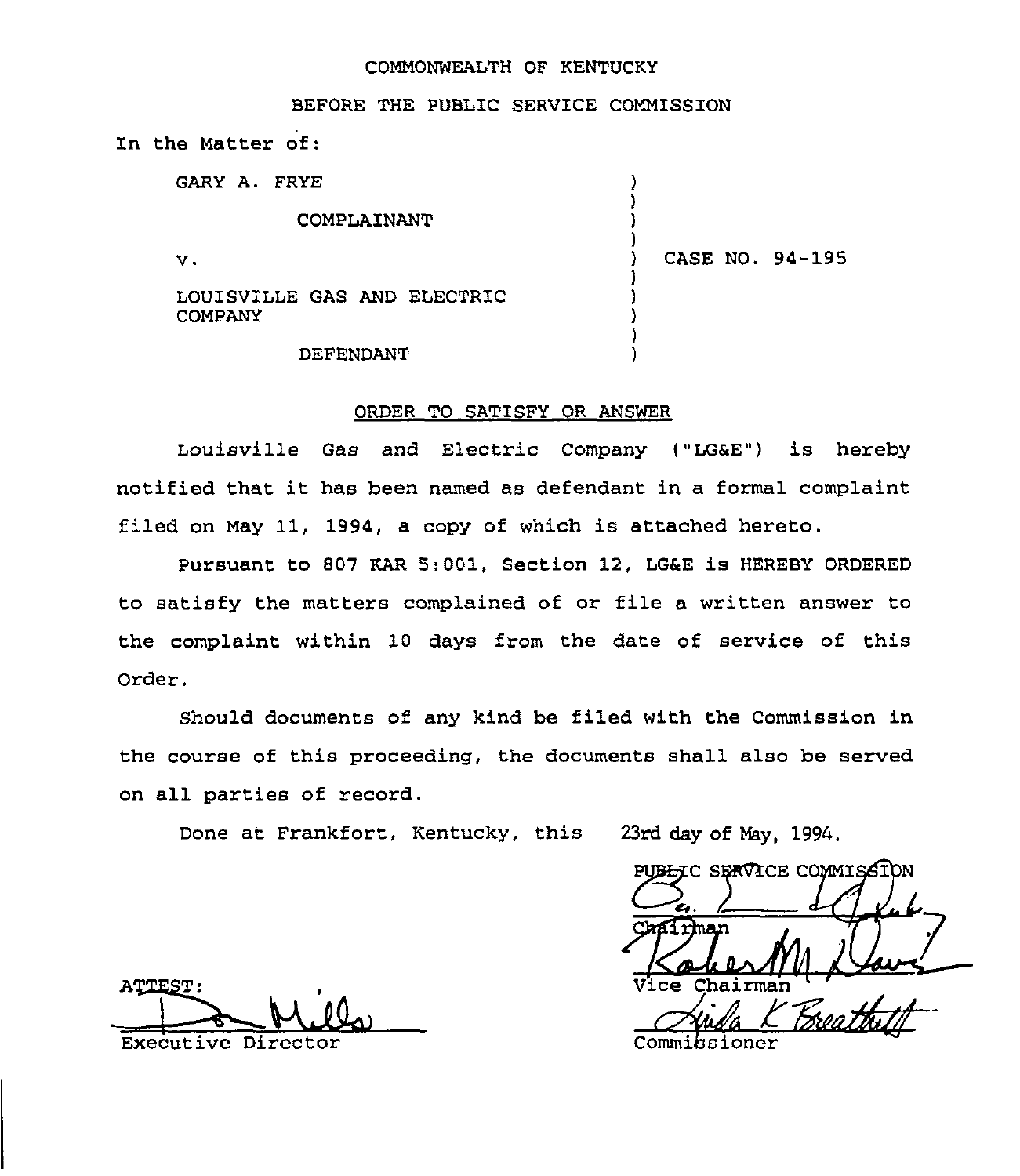

## CONNONWEALTH OF KENTUCKY

## BEFORE THE PUBLIC SERVICE COMMISSION

**RECEIVED** In the Matter of: MAY 11 1994 GARY A. FRYE PUBLIC SERVICE<br>COMMISSION COMPLAINANT VS. Louisville Gros and Electric C.  $94 - 195$ DEPENDANT **COMPLAINT** The complaint of  $G$   $H$   $H$ respectfully shows: GARY A. FRY FULL NAME)  $(a)$ <u>Holaintry View Dr TAYlorsville, Ky</u> 4007/ Louisville GAS AND Electric Co.  $(b)$ P.O. Box 32010 Louisville, Ky. 40232  $(c)$  $\frac{1}{a}$ 

Continued on Next Page